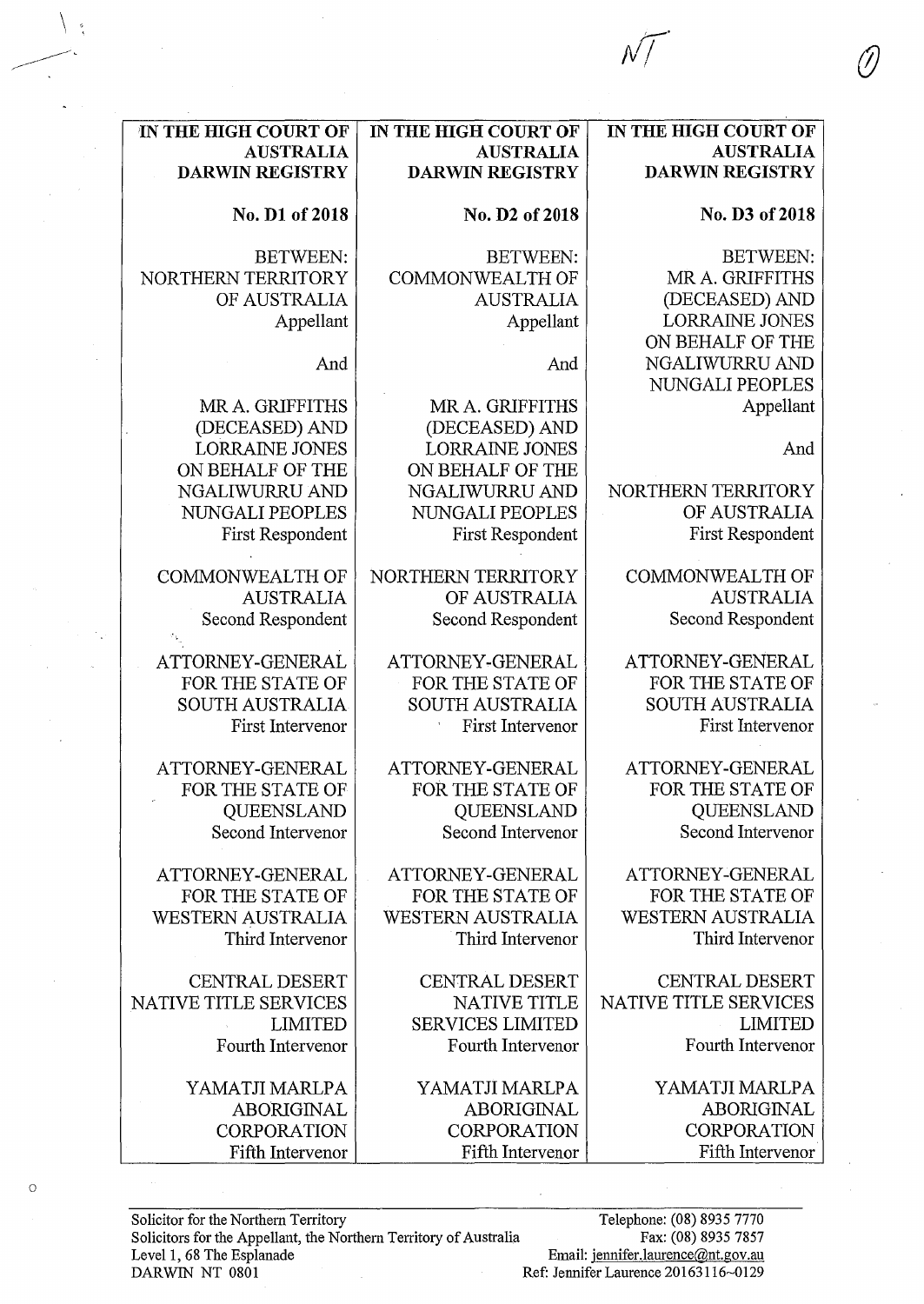# OUTLINE OF ORAL ARGUMENT OF THE NORTHERN TERRITORY OF AUSTRALIA

#### PART I: PUBLICATION ON THE INTERNET

1. This outline is in a form suitable for publication on the intemet.

# PART 11: STATEMENT OF ARGUMENT

#### A. Introduction

- 2. The claim is for compensation for economic loss, non-economic loss and prejudgment interest in respect of the effects of 53 compensable acts on 39 lots within the Town of Timber Creek upon the non-exclusive native title rights and interests 10 subsisting after the earlier (non-compensable) grant of pastoral leases. Submissions (TS) [16]
	- 3. The compensable acts were done between 1980 and December 1996 and comprised "past acts" or "intermediate period acts" which were invalid because of the existence of the native title rights and interests. The acts were validated, and taken always to have been valid, by the *Validation (Native Title) Act* (NT). The compensable acts wholly extinguished the non-exclusive native title rights and interests, or have been so treated, from the time each act was done. TS **[10],** [17]
	- 4. Compensation is payable by the Northern Territory in accordance with Div 5, Pt 2 under: (a) s23J(1) of the *Native Title Act 1993* (Cth) (NTA), "for any
- 20 extinguishment...by an act, but only to the extent (if any) that the native title rights and interests were not extinguished otherwise than under" the NTA; or (b) s20 read with s17(1) of the NTA, "for the act". The compensation is to compensate the native title holders "for any loss, diminution, impairment or other effect of the act on their native title rights and interests"  $(s51(1))$ , having regard to the usual criteria for determining compensation in a non-native title context (s51(2), (3), (4); *Lands* . *Acquisition Act* (NT), Sched 2). Each of the trial judge, the Full Court, and the parties have made a different assessment of the proper measure of that compensation (see Annexure). TS [20]-[26]

## **B.** Economic loss: "the comparator issue"

- 30 5. Compensation (the money equivalent of the loss) for economic loss is determined by conventional economic analysis, in the ordinary compulsory acquisition context, as the market price or value of the property acquired determined according to the test in *Spencer v Commonwealth* (1907) 5 CLR 418. That test values the rights actually held and compensates for their loss. That is the approach required by  $s51(1)$  of the NTA in relation to the native title rights and interests extinguished by the compensable acts. TS [32]-[36]; Reply Submissions (TRS) [3]-[4]
- 6. The native title rights and interests differ from freehold in four ways negatively affecting their value by comparison with freehold: (1) they are non-exclusive (notwithstanding no other rights existed); (2) there is no right to confer permission to 40 enter or use the land (notwithstanding a capacity to surrender them to the Crown); (3) there is no capacity to commercially exploit; (4) they are inalienable. TS [45]-[46], [64]-[69]; TRS [6]-[7]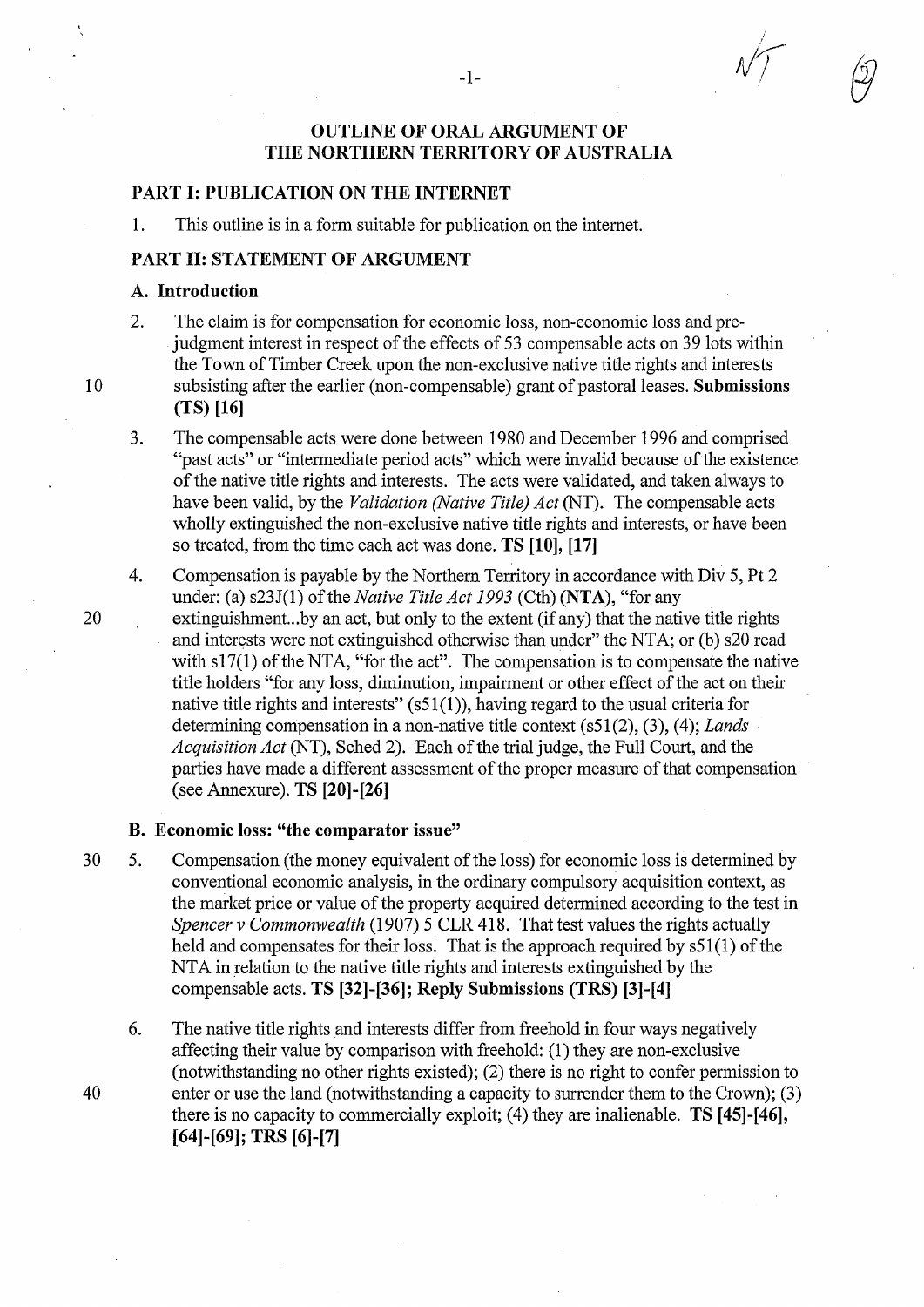- 7. Further, unlike freehold value, the usage benefits (value) of which are enhanced by land development and proximity to infrastructure, the usage benefits (value) of native title rights and interests are diminished thereby. **TS [48]-[50]**
- 8. It follows that to value native title by making a direct comparison with freehold value, reduced (as the Full Court did) or not (as the claim group seeks), is erroneous. **TS [51].** The *Racial Discrimination Act 1975* (Cth) **(RDA)** does not yield a different view. Noting especially s7 of the NTA, the RDA requires parity of treatment between native title holders and the holders of titles (freehold, leasehold, etc) granted by the Crown. Compensating for extinguishment of native title by applying the I 0 *Spencer* test to assess the value of the native title rights actually held (in their nature and incidents) satisfies the requirements of the RDA. **TS** [37]-[38]
- 9. The Lonergan methodology applies the *Spencer* test and conventional economic analysis to value the native title rights and interests by reference to the usage benefits flowing from their nature and incidents ("usage value") and the proceeds on future exit ("negotiation value"). Usage value for any particular lot (Lot X) is determined from the freehold value of a large parcel of remote land in Timber Creek (Lot 16) shorn of the component of value attributable to proximity to development infrastructure and services (the Wotton valuation). Negotiation value is 50% of the difference between the usage value and the freehold value of Lot X. **TS [53]-[55]**  20 The Full Court erroneously rejected this methodology in favour of an intuited proportion of freehold value, as the methodology was founded on assumptions or observations supported in the evidence and has an express and appropriate theoretic foundation. **TS [56]-[61]** The claim group's notice of contention seeking to exclude Mr Lonergan's evidence should be dismissed. **TS [62]; TRS [14]**

# **C. Economic loss: "the interest issue"**

- 10. The claim for compound interest at the "risk free rate": (i) applies a flawed analogy because the native title rights and interests were not "the land" or "possession" or a capital asset **[TS [85], [87], TRS [15]-[16]],** which even in cases where the analogy is good has not been applied to award anything other than simple interest **[TS [103]**-30 **[113]];** (ii) is inherently restitutionary, not compensatory **[TS [87], [94]-[95]];** and (iii) contains assumptions contrary to found facts **[TS [86], [88]-[89], [93]].** 
	- 11. There was no error in the award, in this case, of simple interest at the rates prescribed by the Practice Note as part of compensation under s51(1). That interest (4% pa above the Reserve Bank cash rate) is fair and reasonable compensation for being deprived of the use of money, including over a long period. The claim group have not established that their loss was greater. **TS [96]-[102]; TRS [17]-[20]**

# **D. Non-economic loss: "the solatium issue"**

- 12. The award must compensate the native title holders for any loss, diminution, impairment or other effect *of the acts.* The practical test for causation approved in 40 *March v Stramare (E&MH)* (1991) 171 CLR 506 applies. **TS [134]-[135]** 
	- 13. The trial judge's solatium award expressly rested on three particular considerations of significance. The second of these was the effect of a particular (but unidentified) act upon the capacity to conduct ceremonial and spiritual activities on a ritual ground. The evidence was that the ritual ground had not been used since 1975

-2-